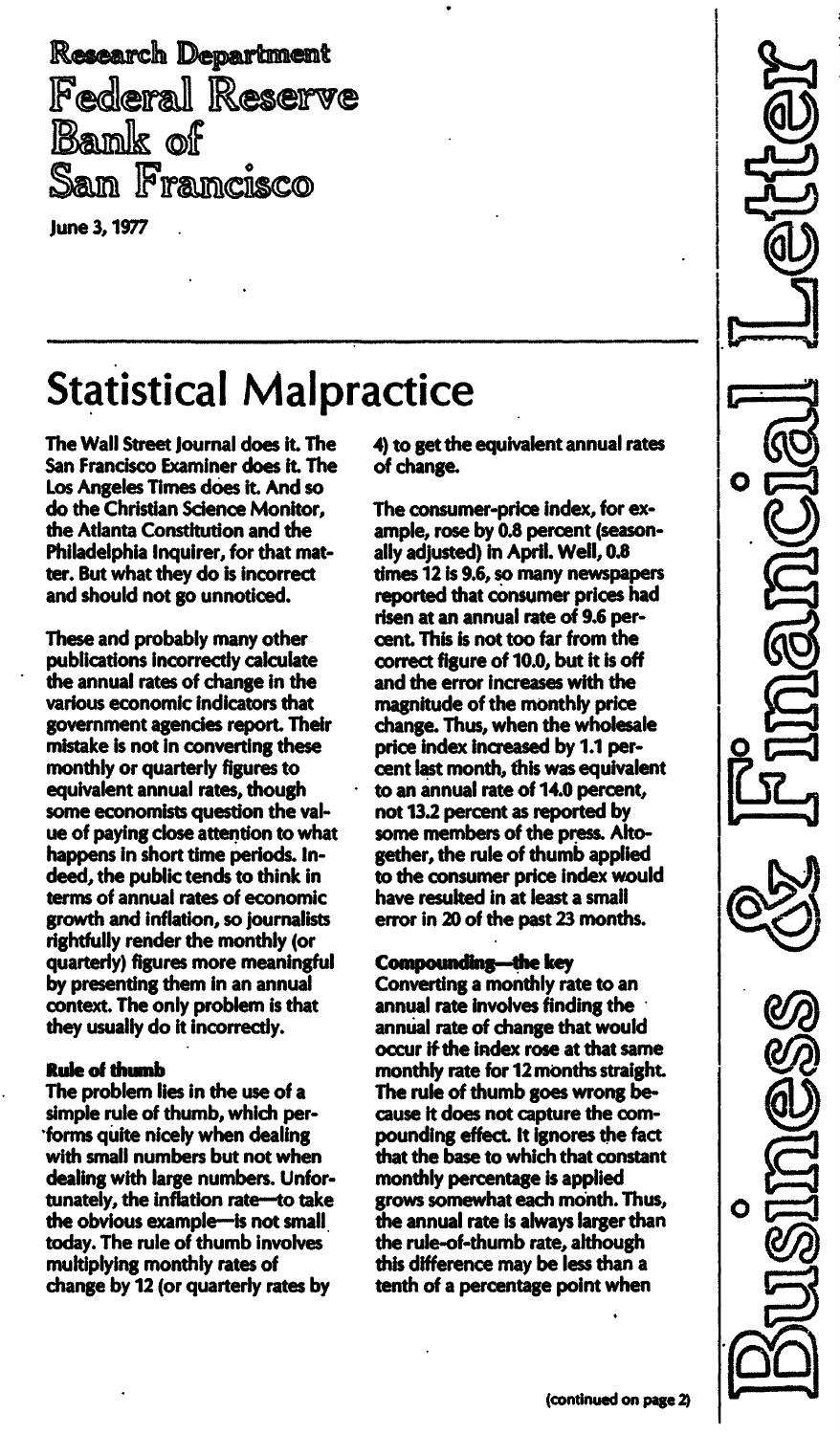Research Department Federal Reserve Baink of Sam Francisco

Opinions expressed in this newsletter do not necessarilv reflect the views of the management of the Federal Reserve Bank of San Francisco, nor of the Board of Governors of the Federai Reserve System.

the monthly rate is relatively low. But compounding is the only way to go, and without it one has only a rough approximation.

Frequently, the rule-of-thumb conversion will do the job. There is no error to a tenth of a percent (which is all we usually worry about) when the monthly rate is less than 0.3 and the quarterly rate is less than 1.0. When inflation rates were below 3 percent in the 1950's and early 1960's, the rule of thumb was usually a pretty safe bet. But ever since severe inflation reared its ugly head, that rough approximation has consistently understated the situation. Come the revolution when inflation and other evils are banished from the land, the rule of thumb can be resurrected. In the meantime, let us go forth and compound.

#### Deflating statistics .

A second common error involves the calculation of "real" or deflated values of such economic phenomena as wages or GNP. During last year's California cannery strike, for example, a union leader claimed that the real wages of cannery workers had fallen by 13 percent over the preceding three years. This occurred, he said, because while the average cannery worker's wage increased by only 22.4 percent, the CPI rose by 35.3 percent. The rule of thumb, in this case, involves simply subtracting the percentage change in prices from the percentage change in wages. While any decline in real wages is something to complain about, this particular

calculation is off by several percentage points. The purchasing power or real wages of cannery workers actually declined by 9.5 percent, not 13.0 percent.

With this rule of thumb, the roughness of the approximation increases with both the difference between the percentage changes in wages and prices and the general level of the percentage changes. Latin American examples might be instructive, for those are countries where changes in price and wage levels historically have been quite large. For example, in a country where wages increased at 150 percent and prices at 145 percent, the rule of thumb would yield a rise in real wages of 5.0 percent. But actually, there would be only a 2.4 percent rise in real wages-less than half the rule-of-thumb estimate. So the error rises with the general level of changes being examined.

If the difference between the wage and price changes is also large, the rule of thumb provides estimates that are essentially worthless. Suppose the' wage gain in our Latin country remained at 150 percent but the price rise was, by wise use of monetary policy, restricted to only 100 percent. A 50 percent gain for workers? No. The gain in real wages is just 25 percent.

#### Nature of bias

The bias is always in the same direction. The rule of thumb always overstates the change in real wages. When wages are rising more rapidly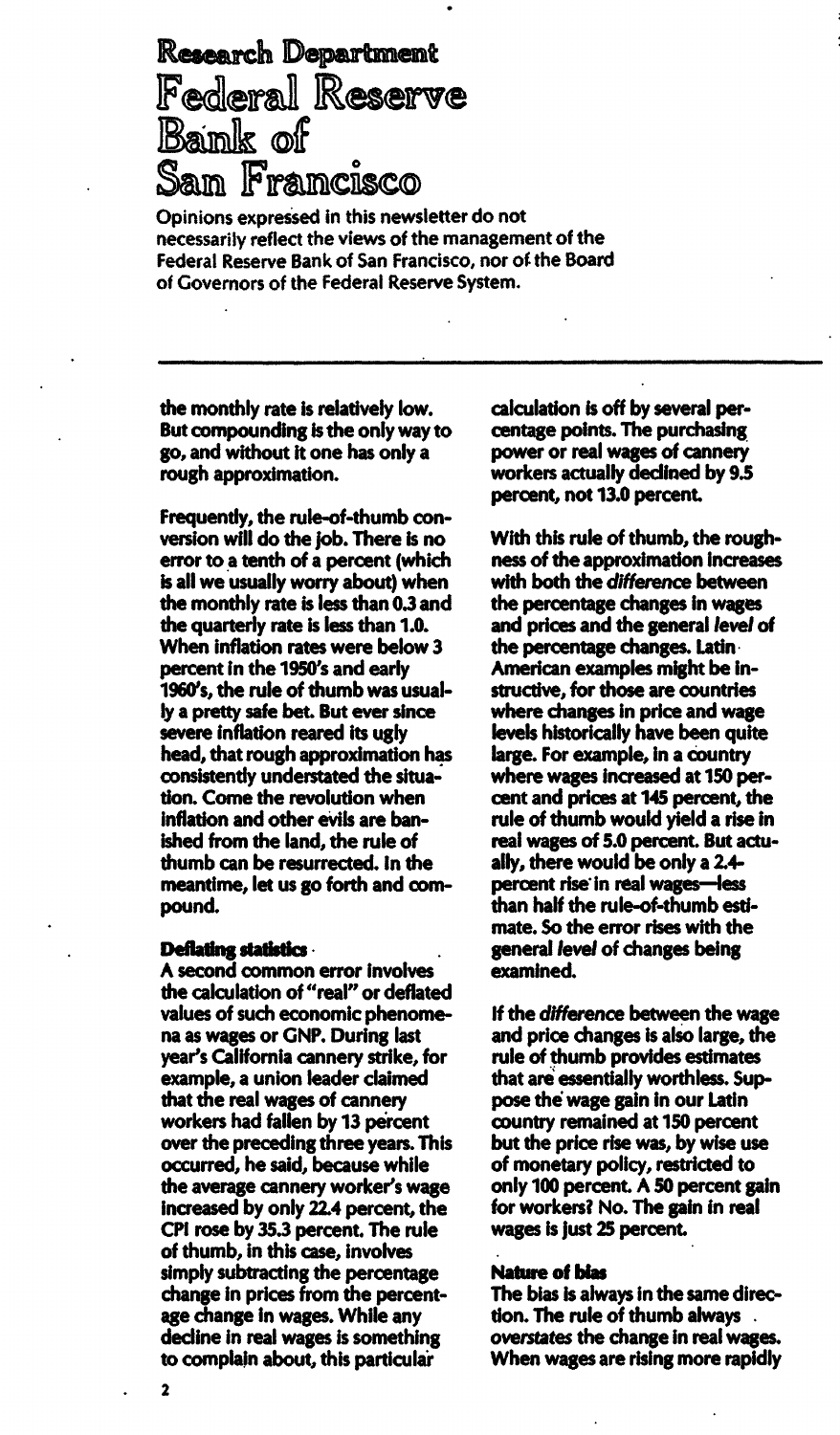than prices, as is generally the case, the rule of thumb makes things appear rosier for workers than they really are. However, when wages happen to be rising less rapidly than prices, as has been the case during much of the 1970's, the rule of thumb overstates the fall in real wages.

The difference between the rule of thumb estimate and the actual change can be seen by analyzing a simple formula for the actual change. If the percentage change in wages is wand the percentage change in prices is p, then the percentage change in real wages is . The rule of thumb 100 times  $\frac{100+p}{100+p}$ shortcuts the calculation by eliminating the denominator. As the rate of inflation, p, increases, the two calculations diverge.

When is the rule of thumb accurate, at least to a tenth of a percent? It's

difficult to say, because this depends upon both the level and the relationship between the two percentage changes. Whenever the figures involved exceed 7 percent, or whenever the difference between the two percentage changes exceeds 6 percentage points, the rule of thumb will generate an error. But sometimes errors can result even from smaller numbers.

The conservative approach for the amateur statistician is always to use the formula given above, or some variant. At the least, any use of a rule-of-thumb calculation should always be accompanied with a qualification. But when rates of change are of the double (or greater) digit variety, even these qualifications may not be enough. What all this boils down to, unfortunately, is a new rule of thumb, to wit: "Whenever economic rates of change are large, use with caution the trusty old rules of thumb."

Michael Gorham

## **NEW PUBLICATION**

A supplement to the Spring 1977 issue of the Economic Review entitled "The Monetarist Controversy" is presently being distributed to subscribers to the Economic Review, and is available free to readers of this publication by contacting the Public Information Section, Federal Reserve Bank of San Francisco, P.O. Box 7702, San Francisco 94120, phone (415) 544-2184.

"The Monetarist Controversy" contains a paper presented by Professor Franco Modigliani at the Federal Reserve Bank of San Francisco's January 1977 Economic Seminar with discussion by Professor Milton Friedman.